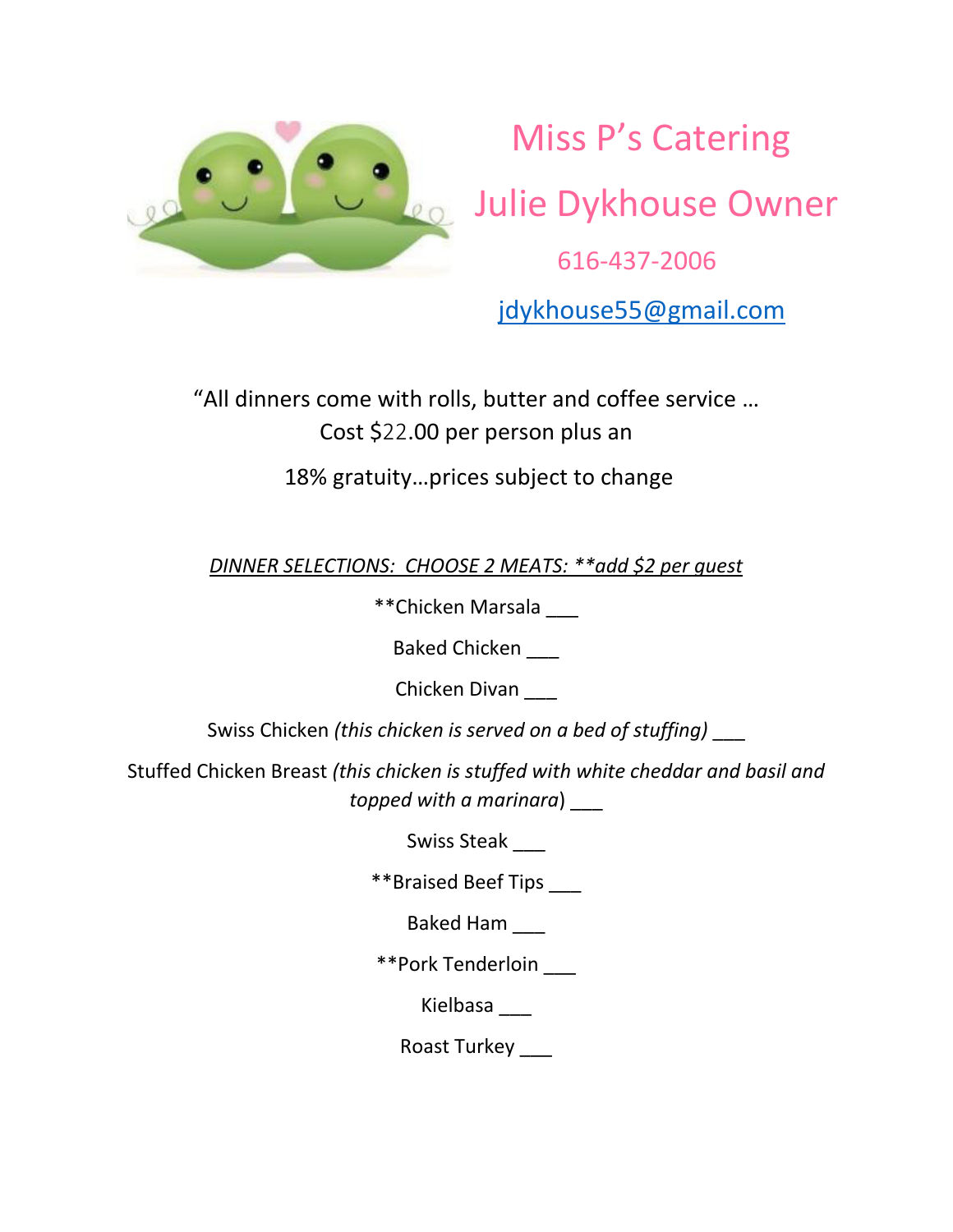# *POTATO SELECTIONS: CHOOSE 1*

*(Additional choice is \$1 per choice per guest)*

Regular Mashed with gravy \_\_\_

Garlic Mashed \_\_\_

Augrautin \_\_\_

Golden Yukon \_\_\_

Sweet Potato Casserole

Baked \_\_\_

# *VEGETABLE SELECTIONS: CHOOSE 2*

Corn\_\_\_

Broccoli \_\_\_

Green Beans \_\_\_

Green Beans Almondine \_\_\_

Green Bean Casserole \_\_\_

\*Swiss Medley \_\_\_

*\*( a California blend vegetable with Swiss cheese and French fried onion rings)*

Baked Beans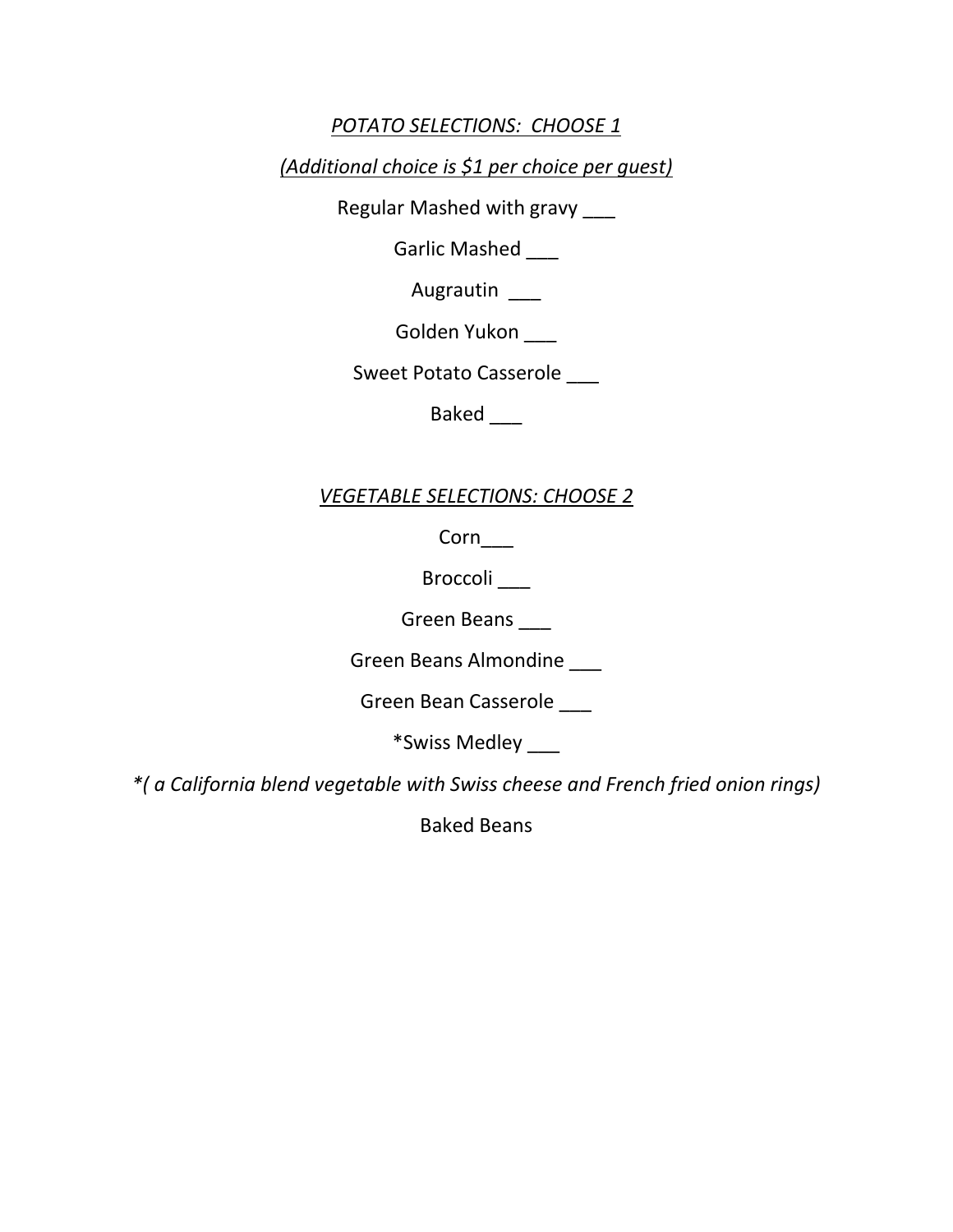# *SALAD SELECTIONS: CHOOSE 1*

Penne Pasta Caesar Spinach Salad \_\_\_

Garden Salad

Caesar Salad \_\_\_

Creamy Cole Slaw \_\_\_

Tri Colored Pasta Italiano Salad with Pepperoni\_\_\_

Macaroni Salad with Tuna or Ham and Cheese\_\_\_

*OPTIONAL SALADS: ADD \$1 PER CHOICE PER GUEST*

Summer Strawberry Salad

Asian Napa Cabbage Salad

Grandma's Secret Potato Salad \_\_\_

7 Layer Salad \_\_\_

Watergate Salad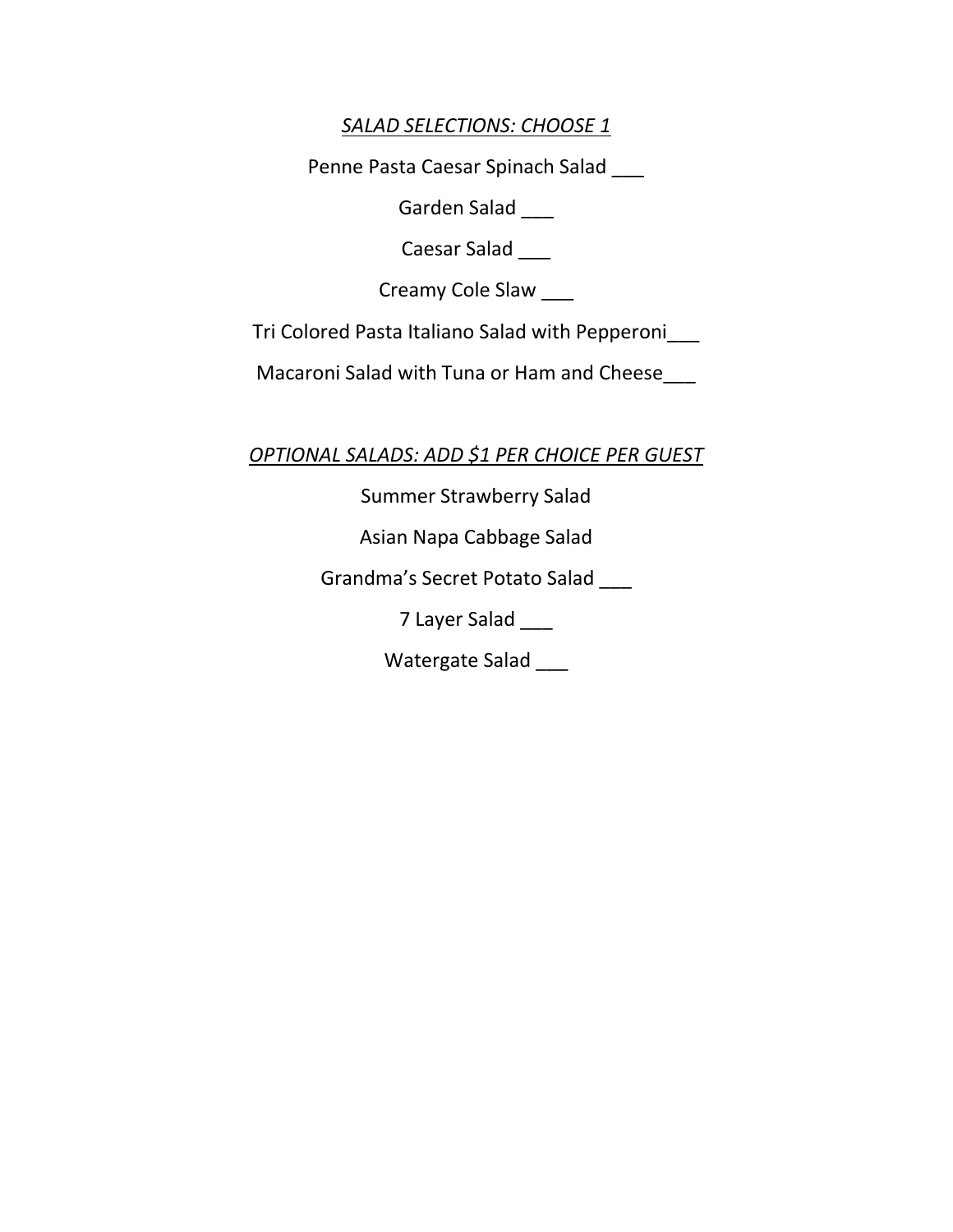### *ITALIAN SELECTIONS*

Italian Sausage Ziti \_\_\_\_\_

Lasagna \_\_\_\_\_\_

Chicken Alfredo with bowtie pasta \_\_\_\_\_

\*\*\*Chicken parmesan \_\_\_\_\_\_

\*\*\*Rolled Italian meatloaf \_\_\_\_\_

Vegetarian lasagna \_\_\_\_\_

Balsamic penne pasta with roasted asparagus \_\_\_\_\_

\*\*\*add \$1.50 per guest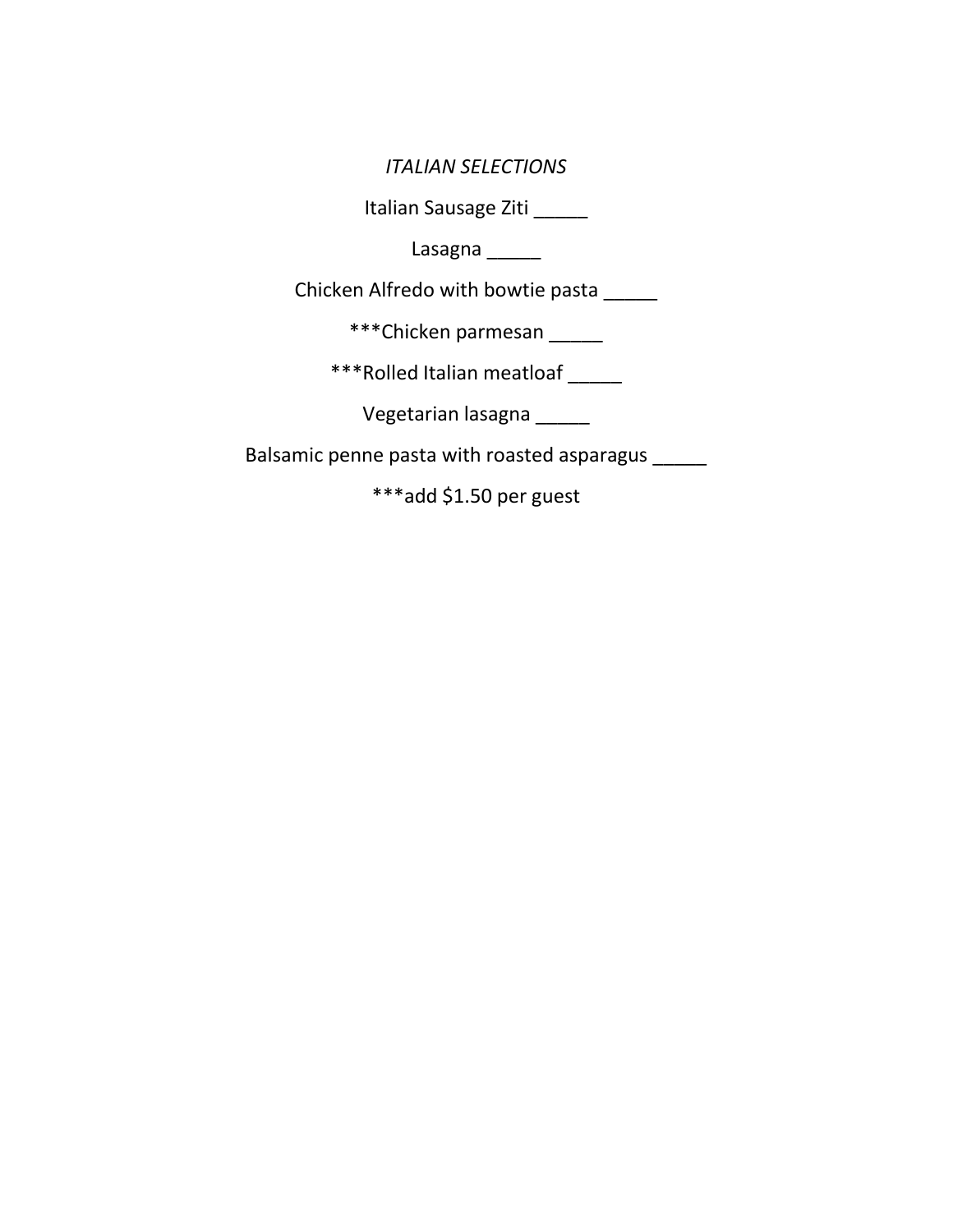## *APPETIZERS: \$1.50 PER CHOICE PER GUEST*

Fruit Tray \_\_\_

Veggie Tray \_\_\_

Deviled Eggs \_\_\_

Asparagus Wraps \_\_\_

Cheese and Crackers \_\_\_

Spinach Dip with Pumpernickel

*BAR SNACKS - \$.50 PER GUEST*

Chips or Pretzels \_\_\_

Sweet and Salty \_\_\_

*HOT APPETIZERS: PRICED INDIVIDUALLY PER GUEST*

Pulled Pork Sliders

Toasted Shrimp Rounds

Meat Balls

Pesto Crostini with Sundried Tomato and Mozzarella

Cranberry crostini with brie, cranberry sauce, fennel

Water Chestnuts Wrapped in Bacon

Pigs in a Blanket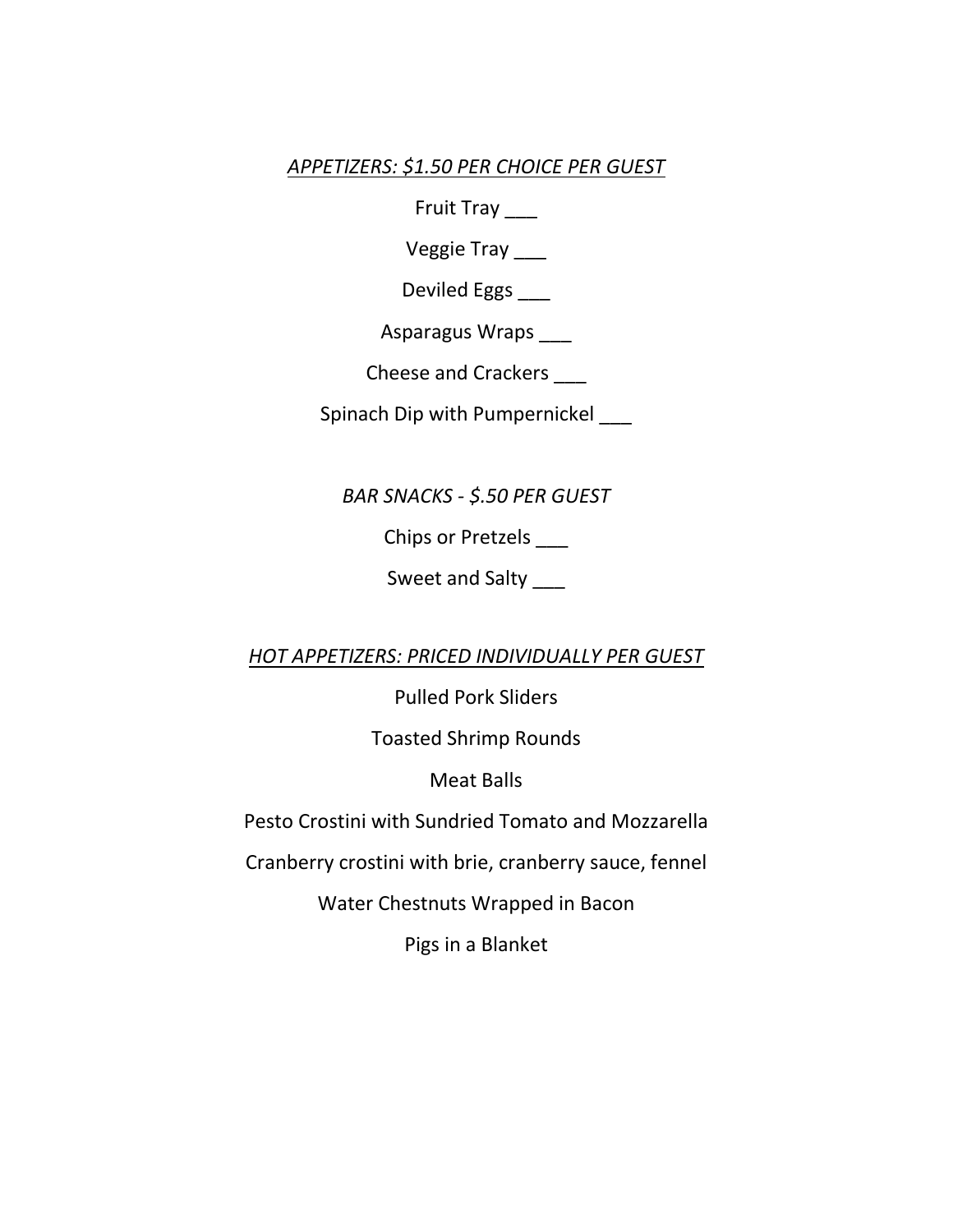## *DESSERTS: \$1.50 PER CHOICE PER GUEST*

Sophilla Cheese Cake \_\_\_

Cheese Cake Brownies \_\_\_

Cup Cakes

Coconut Cookie Bars \_\_\_

Stuffed Shortbread Cookies \_\_\_

Pecan Pie Bars \_\_\_

\*\*\*Don't see it on the menu, just ask!

\*We can offer Bartending Service

\*Wedding Cakes

\*Table-scapes and floral arrangements. Bouquets and

Boutonnieres ...by 2 Sisters Floral

\*Table service included for an additional price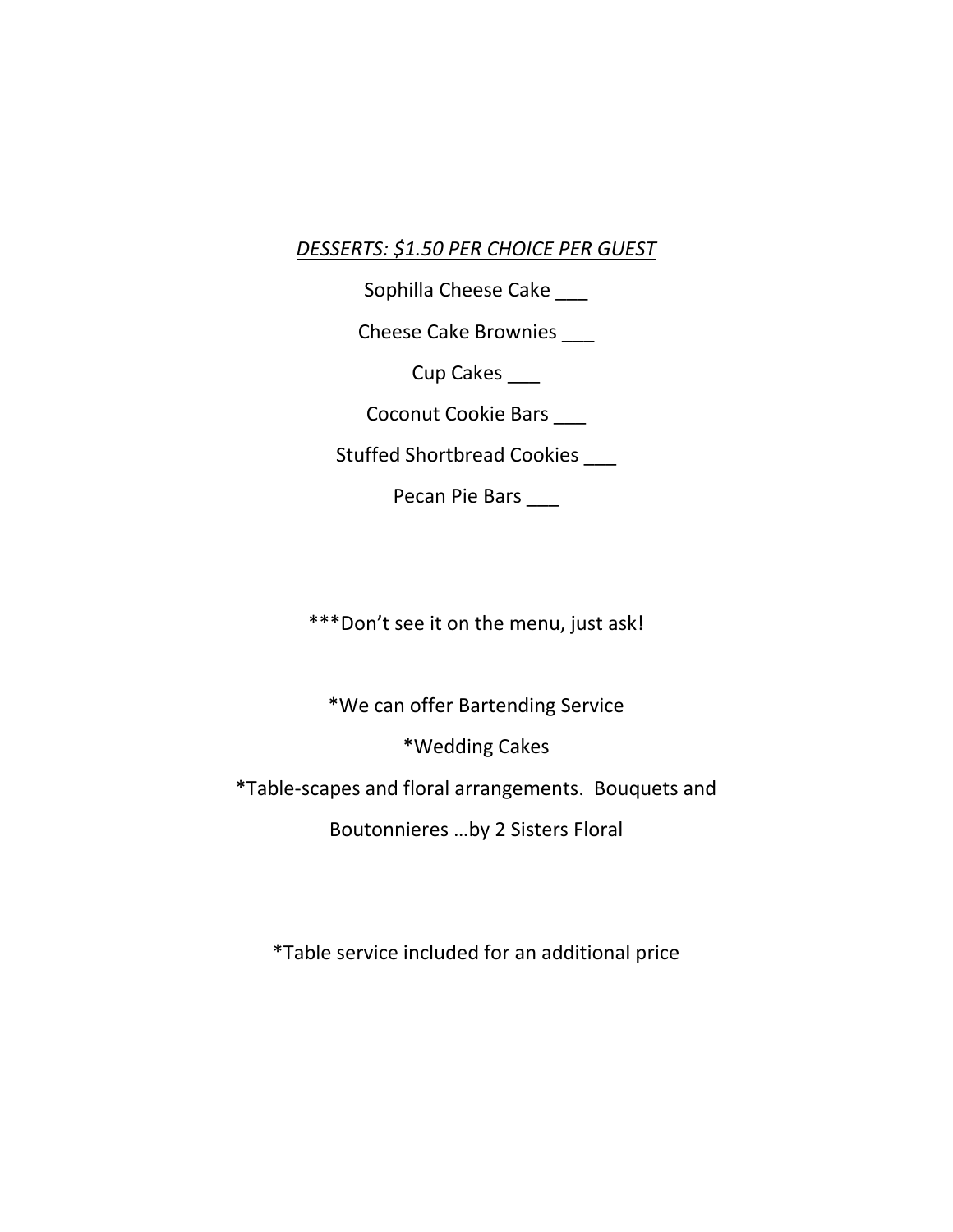### *Planning a Bridal Shower, Baby Shower or Luncheon?*

Luncheon Menu's *Lunches come with Infused Water and Arnold Palmer or Iced Tea* 

> (1) Chicken salad Croissants Fresh Fruit Platter Asparagus Wraps *Choice of Salad* Summer strawberry salad Penne pasta spinach salad Caesar salad Pasta Salad Chips

(2) Tomato basil wraps with turkey, cheese, slaw

Melon platter  $-$  cantaloupe, watermelon, honeydew

*Choice of salad* 

Summer strawberry salad

Penne pasta spinach salad

Caesar salad

Asian salad

Chips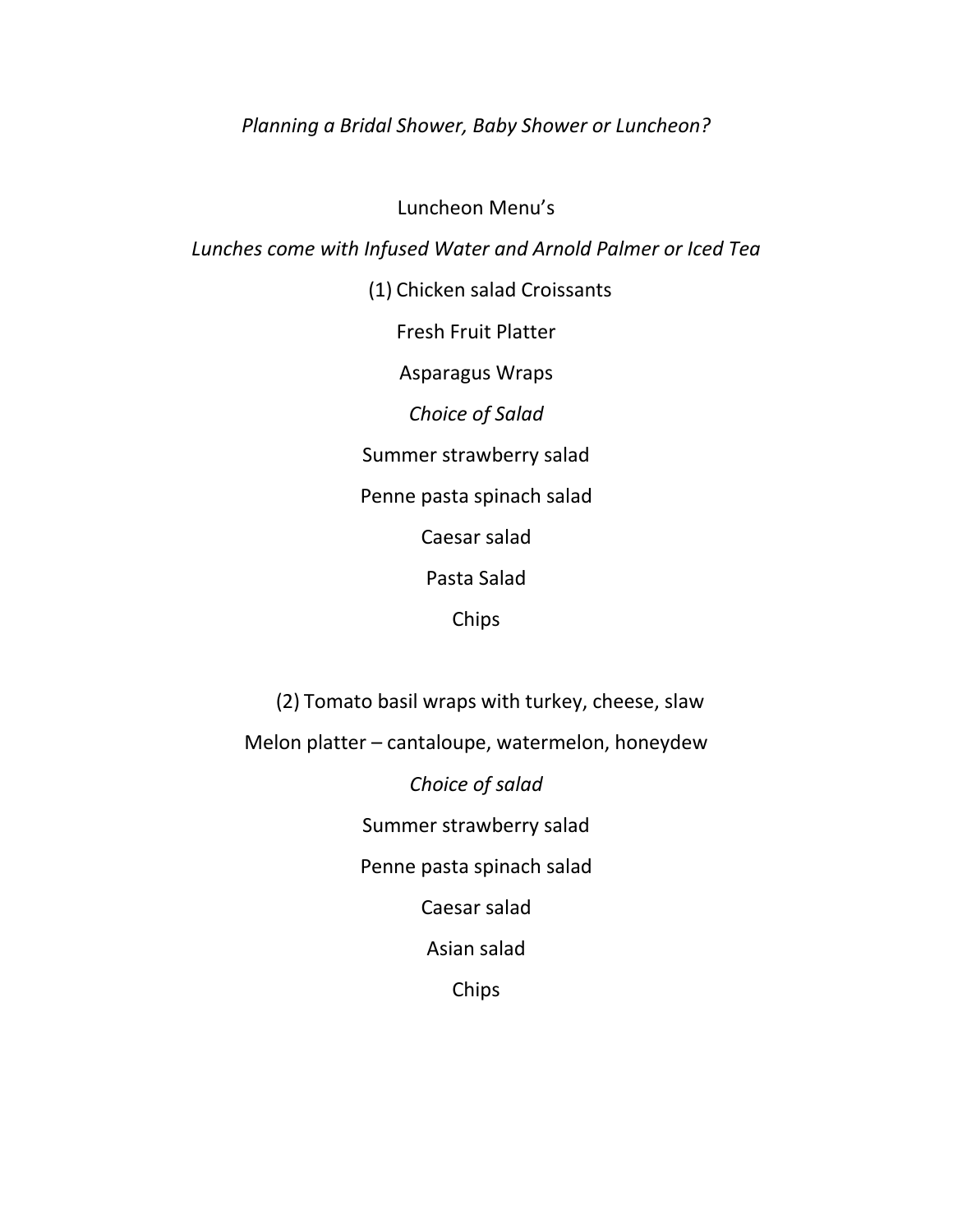$(3)$  Club wraps – turkey, ham and a BLT wrapped together

Fresh fruit

Potato salad or cole slaw

Chips

(4) Chicken salad BLT in a wrap Fresh fruit kabob Garden salad Chips

### *WANT SOMETHING WARM?*

*͞ ^h^d/dhd^KhW&KZ&Zh/dE^>͟*

White chicken chili

Homemade tomato basil

Vegetable chowder

*Dessert Choices*  Sophilla cheesecake Black Forest Cupcake Stuffed Shortbread Cookie Cheesecake Brownie

*Cost for lunch is \$13.00 per person*